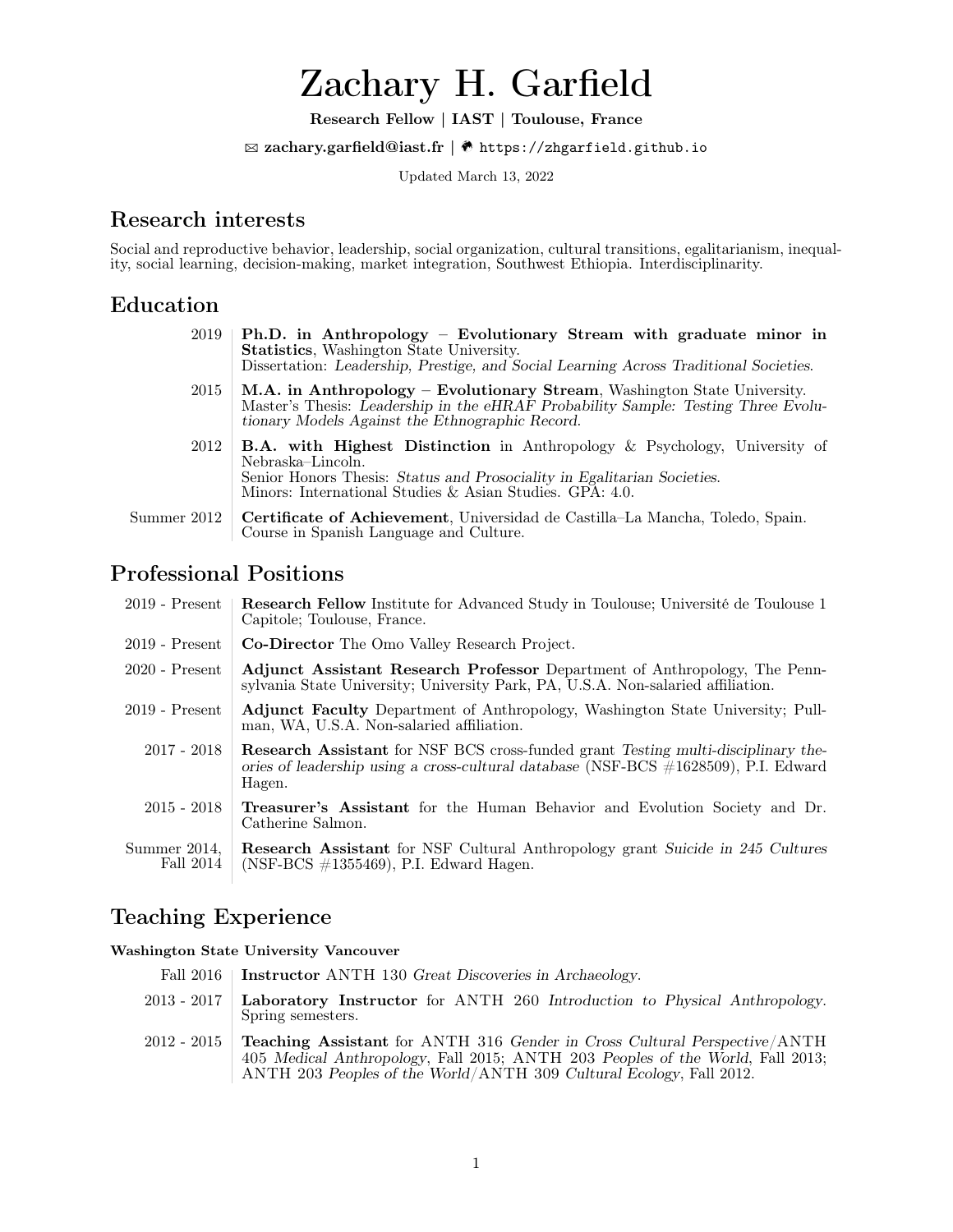### Field Experience

Jan. - Mar. 2022 Data collection for *Changing culture and livelihoods in southwest Ethiopia* among the Hamar, and field site initiation among Daasanach communities in S.N.N.P.R. region, Ethiopia. Oct. - Nov. 2019 Data collection for Gender Inequality and Market Integration among the Hamar, S.N.N.P.R. region, Ethiopia. June - July 2019 Preliminary field work with Hamar in the Omo Valley, S.N.N.P.R. region, Ethiopia. Nov. - Dec. 2018 Preliminary field work with Chabu in Gambella region, Ethiopia. Intensive Chabu language immersion. June - July 2016 Leadership and social roles among the Chabu of Southwest Ethiopia.

#### July 2015 Preliminary and exploratory field work with Chabu in S.N.N.P.R. region, Ethiopia.

# Publications

### Preprints (unpublished)

- 2. Manvir Singh and Zachary H. Garfield. Evidence for third-party mediation but not punishment in Mentawai justice. 2021. doi: 10.31234/osf.io/bjaxd
- 1. Edward H. Hagen and Zachary H. Garfield. Leadership and prestige, mothering, sexual selection, and encephalization: The computational services model. 2019. doi: 10.31219/osf.io/9bcdk

#### Refereed Journal Articles

- 9. Shyamalika Gopalan, Richard E. W. Berl, Justin W. Myrick, Zachary H. Garfield, Austin W. Reynolds, Barnabas K. Bafens, Gillian Belbin, Mira Mastoras, Cole Williams, Michelle Daya, Akmel N. Negash, Marcus W. Feldman, Barry S. Hewlett, and Brenna M. Henn. Hunter-gatherer genomes reveal diverse demographic trajectories during the rise of farming in Eastern Africa. Current Biology, 2022. doi:  $10.1016$ /j.cub.2022.02.050
- 8. Zachary H. Garfield, Ryan Schacht, Emily R. Post, Dominique Ingram, Andrea Uehling, and Shane J. Macfarlan. The content and structure of reputation domains across human societies: A view from the evolutionary social sciences. Philosophical Transactions of the Royal Society B: Biological Sciences, 376(1838):20200296, 2021. doi: 10.1098/rstb.2020.0296 [link]https://doi.org/10.1098/rstb.2020.0296
- 7. Zachary H. Garfield. Correlates of conflict resolution across cultures. Evolutionary Human Sciences, 3, 2021. doi: 10.1017/ehs.2021.4110.1017/ehs.2021.41
- 6. Zachary H. Garfield, Kristen L. Syme, and Edward H. Hagen. Universal and variable leadership dimensions across human societies. Evolution and Human Behavior, 41(5):397-414, 2020. doi: 10.1016/ j.evolhumbehav.2020.07.012
- 5. Zachary H. Garfield and Edward H. Hagen. Investigating evolutionary models of leadership among recently settled Ethiopian hunter-gatherers. The Leadership Quarterly, 31(2), 2020. doi: 10.1016/j. leaqua.2019.03.005
- 4. Zachary H. Garfield, Robert H. Hubbard, and Edward H. Hagen. Evolutionary models of leadership: Tests and synthesis. Human Nature, 30(1):23–58, 2019. doi: 10.1007/s12110-019-09338-4
- 3. Zachary H. Garfield, Christopher Von Rueden, and Edward H. Hagen. The evolutionary anthropology of political leadership. The Leadership Quarterly,  $30(1):59-80$ , 2019. doi: 10.1016/j.leaqua.2018. 09.001
- 2. Raymond B. Hames, Zachary H. Garfield, and Melissa J. Garfield. Is male androphilia a contextdependent cross-cultural universal? Archives of sexual behavior, 46(1):63-71, 2017. doi: 10.1007/ s10508-016-0855-7
- 1. Kristen L. Syme, Zachary H. Garfield, and Edward H. Hagen. Testing the bargaining vs. inclusive fitness models of suicidal behavior against the ethnographic record. Evolution and Human Behavior, 37(3):179–192, 2016. doi: 10.1016/j.evolhumbehav.2015.10.005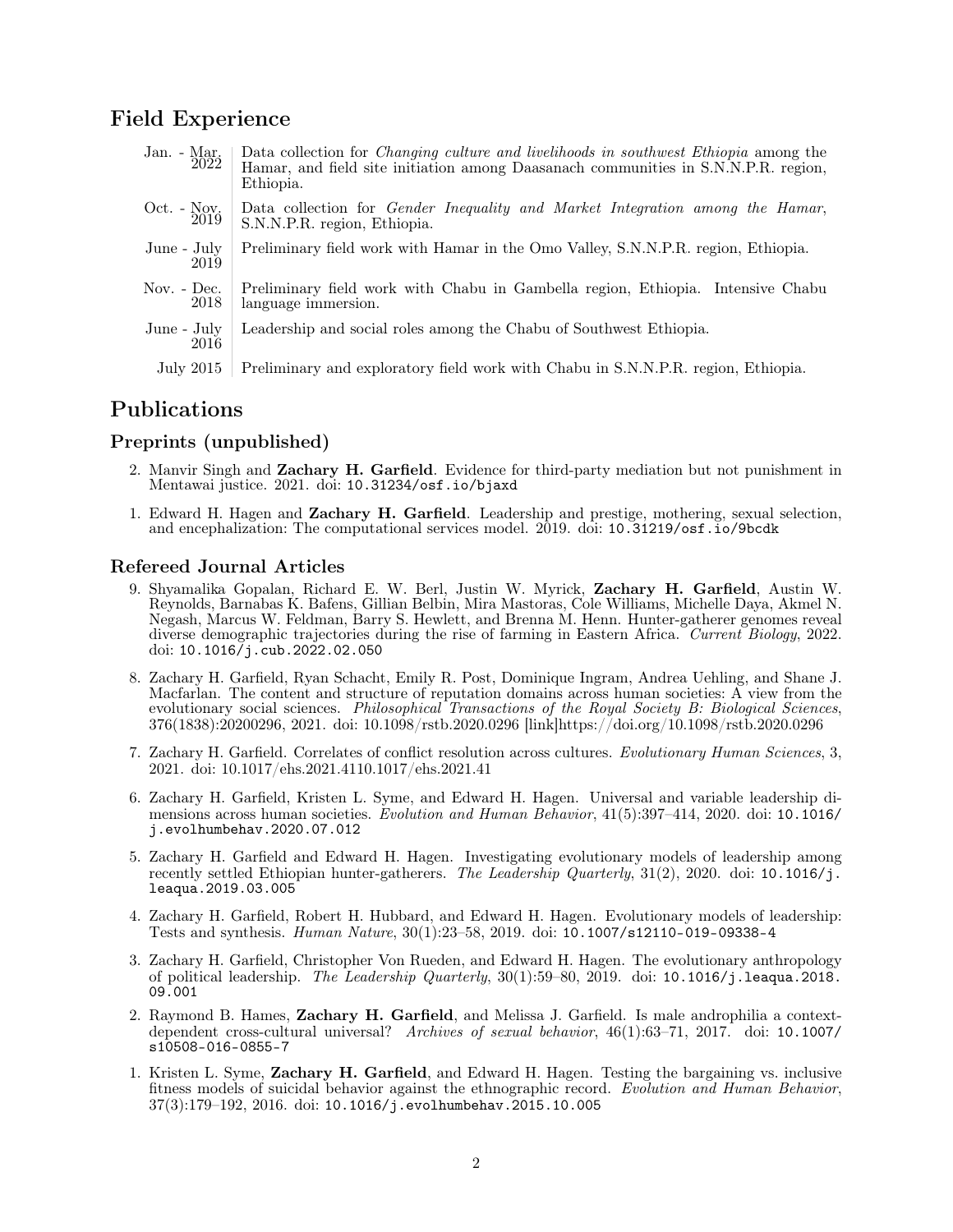#### Edited Volume Entries

- 5. Sirio Lonati, Zachary H. Garfield, Nicolas Bastardoz, and Christopher Von Rueden. Leadership as an emotional process: An evolutionarily informed perspective. In Laith Al-Shawaf and Todd K. Shackelford, editors, The Oxford Handbook of Evolution and the Emotions. 2021
- 4. Zachary H. Garfield. Dominant Acts Expressed (Buss 1981). In Todd K. Shackelford and Viviana A. Weekes-Shackelford, editors, *Encyclopedia of Evolutionary Psychological Science*, pages 1–6. Springer International Publishing, Cham, 2017. doi: 10.1007/978-3-319-16999-6\\_2612-2
- 3. Zachary H. Garfield and Melissa J. Garfield. Women's Prosocial Dominant Acts. In Todd K. Shackelford and Viviana A. Weekes-Shackelford, editors, Encyclopedia of Evolutionary Psychological Science, pages 1–4. Springer International Publishing, Cham, 2017. doi: 10.1007/978-3-319-16999-6\\_2613-1
- 2. Zachary H. Garfield. Men's Egoistic Dominant Acts. In Todd K. Shackelford and Viviana A. Weekes-Shackelford, editors, Encyclopedia of Evolutionary Psychological Science, pages 1–3. Springer International Publishing, Cham, 2017. doi: 10.1007/978-3-319-16999-6\\_2614-1
- 1. Zachary H. Garfield, Melissa J. Garfield, and Barry S. Hewlett. A cross-cultural analysis of huntergatherer social learning. In Terashima Hideaki and Barry S. Hewlett, editors, Social Learning and Innovation in Contemporary Hunter-Gatherers: Evolutionary and ethnographic perspectives, pages 19– 34. Springer, 2016. doi: 10.1007/978-4-431-55997-9\_2

#### Commentary Articles

- 2. Aaron D. Lightner, Zachary H. Garfield, and Edward H. Hagen. Religion: The WEIRDest concept in the world? Religion, Brain & Behavior, 0(0):1–8, January 2022. doi: 10.1080/2153599X.2021.1991460
- 1. Doug P. VanderLaan, Zachary H. Garfield, Melissa J. Garfield, Jean-Baptiste Leca, Paul L. Vasey, and Raymond B. Hames. The 'female fertility–social stratification–hypergyny' hypothesis of male homosexual preference: Factual, conceptual and methodological errors in Barthes et al. [Commentary]. Evolution and Human Behavior, 35(5):445–447, 2014. doi: 10.1016/j.evolhumbehav.2014.06.002

### Presentations

#### Podium Presentations

- 21. Edward H. Hagen, Zachary H. Garfield, and Aaron D. Lighner. Computational services and encephalization in Homo. In Human Behavior and Evolution Society 32nd Annual Meeting, Digital conference, June 26th, 2021. link: https://osf.io/efp7m/
- 20. Zachary H. Garfield, Kristen Syme, and Edward H. Hagen. Universal and variable leadership dimensions across human societies. In Human Behavior and Evolution Society 32nd Annual Meeting, Digital conference, June 24th, 2021. New Investigator Award talk. doi: 10.17605/OSF.IO/YFUD8
- 19. Manvir Singh and Zachary H. Garfield. Third parties serve as arbitrators but not punishers in Mentawai justice. In *Cultural Evolution Society Conference 2021*, Digital conference, June 10th, 2021
- 18. Zachary H. Garfield and Luke Glowacki. Gender inequality and market integration among the Hamar in Southwest Ethiopia. In 15th Conference of the European Human Behaviour and Evolution Association, Digital conference, March 24th, 2021. doi: 10.17605/OSF.IO/B756G
- 17. Zachary H. Garfield and Edward Hagen. Towards resolving the conundrum of prestige and the evolution of human leadership: The computational services model. In *HumanEvoWeek*. Réseau transdisciplinaire prioritaire - Evolutionary Human Sciences, November 5th, 2020. doi: 10.17605/OSF.IO/3UWTE
- 16. Zachary H. Garfield and Luke Glowacki. Gender inequality and market integration among the Hamar in Southwest Ethiopia. In 5th Pyrenaen Interdisciplinary Research Event, Ax-les-Thermes, France, January 31st, 2020. The Institute for Advanced Studies in Toulouse. doi: 10.17605/OSF.IO/ABJH5
- 15. Zachary H. Garfield and Edward H. Hagen. Testing models of leadership among the Chabu of Southwest Ethiopia. In 12th International Conference on Hunting and Gathering Societies (CHAGS XII), Universiti Sains Malaysia, Penang, July 25th, 2018
- 14. Zachary H. Garfield and Edward H. Hagen. Prestige, dominance, and social learning among leaders in an egalitarian society. In 30th Annual Meeting of the Human Behavior and Evolution Society, University of Amsterdam, July 7th, 2018. doi: 10.17605/osf.io/jef2r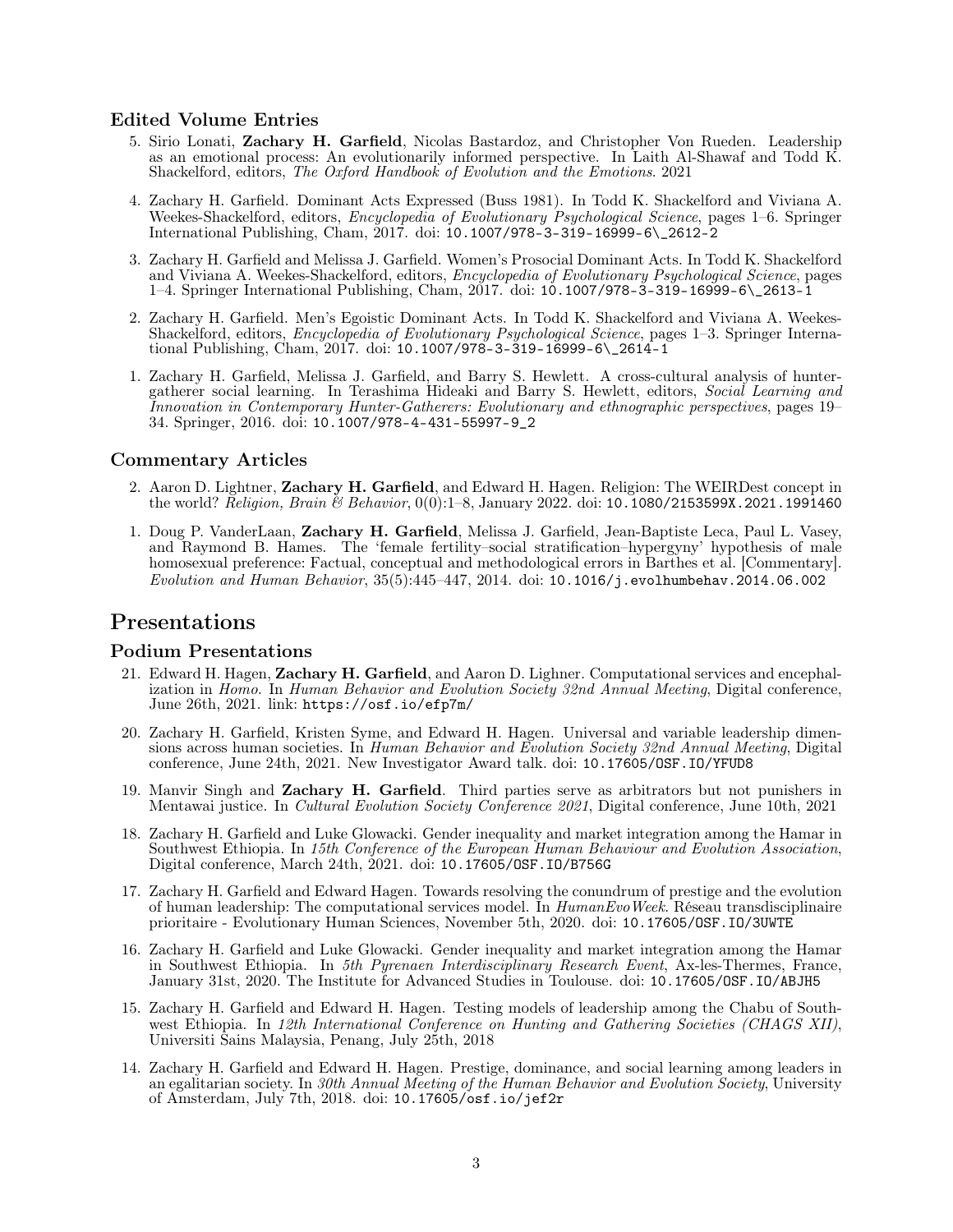- 13. Zachary H. Garfield and Edward H. Hagen. Leadership among transitional hunter-gatherers in Southwest Ethiopia. In 29th Annual Meeting of the Human Behavior and Evolution Society, Boise, Idaho, June 1st, 2017
- 12. Zachary H. Garfield and Edward H. Hagen. Hierarchical leadership in an egalitarian society: The Chabu of Southwest Ethiopia and the Kebele system. In 14th Annual WSU Vancouver Research Showcase, Vancouver, Washington, April 13th, 2017
- 11. Kristen L. Syme, Zachary H. Garfield, and Edward H. Hagen. Suicidal behavior as a costly apology: Results from a test of multiple models of suicidal behavior against the ethnographic record. In 28th Annual Meeting of the Human Behavior and Evolution Society, Vancouver, British Columbia, Canada, July 2nd, 2016
- 10. Zachary H. Garfield and Edward H. Hagen. Prestige, dominance, or intelligence? A cross-cultural analysis of leadership in the ethnographic record. In  $\tilde{\chi}8th$  Annual Meeting of the Human Behavior and Evolution Society, Vancouver, British Columbia, Canada, July 1st, 2016. Presentation given by second author.
- 9. Zachary H. Garfield and Edward H. Hagen. Dominance and intelligence: Testing two sexual-selection theories of leadership against the ethnographic record. In 85th Annual Meeting of the American Association of Physical Anthropologists, Atlanta, Georgia, April 16th, 2016
- 8. Kristen L. Syme, Zachary H. Garfield, and Edward H. Hagen. Suicide as a costly apology: Results from a test of evolutionary models of suicidal behavior against the ethnographic record. In  $\ddot{45th}$  Annual Meeting of the Society for Cross-Cultural Research, Portland, Oregon, February 19th, 2016
- 7. Zachary H. Garfield and Edward H. Hagen. Prestige, dominance, and intelligence: Testing two theories of leadership against the ethnographic record. In  $\tilde{45th}$  Annual Meeting of the Society for Cross-Cultural Research, Portland, Oregon, February 18th, 2016
- 6. Zachary H. Garfield, Melissa J. Garfield, and Barry S. Hewlett. A cross-cultural analysis of huntergatherer social learning. In 45th Annual Meeting of the Society for Cross-Cultural Research, Portland, Oregon, February 18th, 2016
- 5. Zachary H. Garfield and Edward H. Hagen. Leadership in traditional societies: Testing three evolutionary models against the ethnographic record. In College of Arts and Sciences Graduate Student Symposium, Vancouver, Washington, March 2nd, 2015. Washington State University–Vancouver
- 4. Zachary H. Garfield. Status attainment and prosociality in egalitarian societies. In 41st Annual Meeting of the Society for Cross-Cultural Research, Las Vegas, Nevada, February 25th, 2012
- 3. Zachary H. Garfield. Status attainment and prosociality in egalitarian societies. In California McNair Scholars Research Symposium, Berkeley, California, August 8th, 2010. University of California Berkeley
- 2. Zachary H. Garfield. Status attainment and prosociality in egalitarian societies. In McNair Summer Research Colloquium, Lincoln, Nebraska, July 29th, 2010. University of Nebraska–Lincoln
- 1. Zachary H. Garfield. The prosocial dimension of status in egalitarian societies. In The 120th Annual Meetings of the Nebraska Academy of Sciences, Lincoln, Nebraska, April 23rd, 2010

#### Poster Presentations

- 8. Zachary H. Garfield, Ryan Schacht, Emily R. Post and Shane J. Macfarlan. The content and structure of reputation domains across human societies: a view from the evolutionary social science. In French Society for Evolutionary Human Sciences 2nd annual meeting, Montpellier, France, November 8th, 2021
- 7. Zachary H. Garfield and Edward H. Hagen. Female leadership in an egalitarian society. In  $31st$ Annual Human Behavior and Evolution Society meetings, Boston, Massachusetts, May 30th, 2019. doi: 10.17605/OSF.IO/ZQ3T2
- 6. Roxanna J. King, Joel Samaduroff, and Zachary H. Garfield. Witchcraft and sorcery: A crosscultural comparison. In 45th Annual Meeting of the Society for Cross-Cultural Research, Portland, Oregon, February 19th, 2016
- 5. Zachary H. Garfield and Edward H. Hagen. Leadership and collective action in the HRAF probability sample. In 12th Annual WSU Vancouver Research Showcase, Vancouver, Washington, April 16th, 2015. Washington State University–Vancouver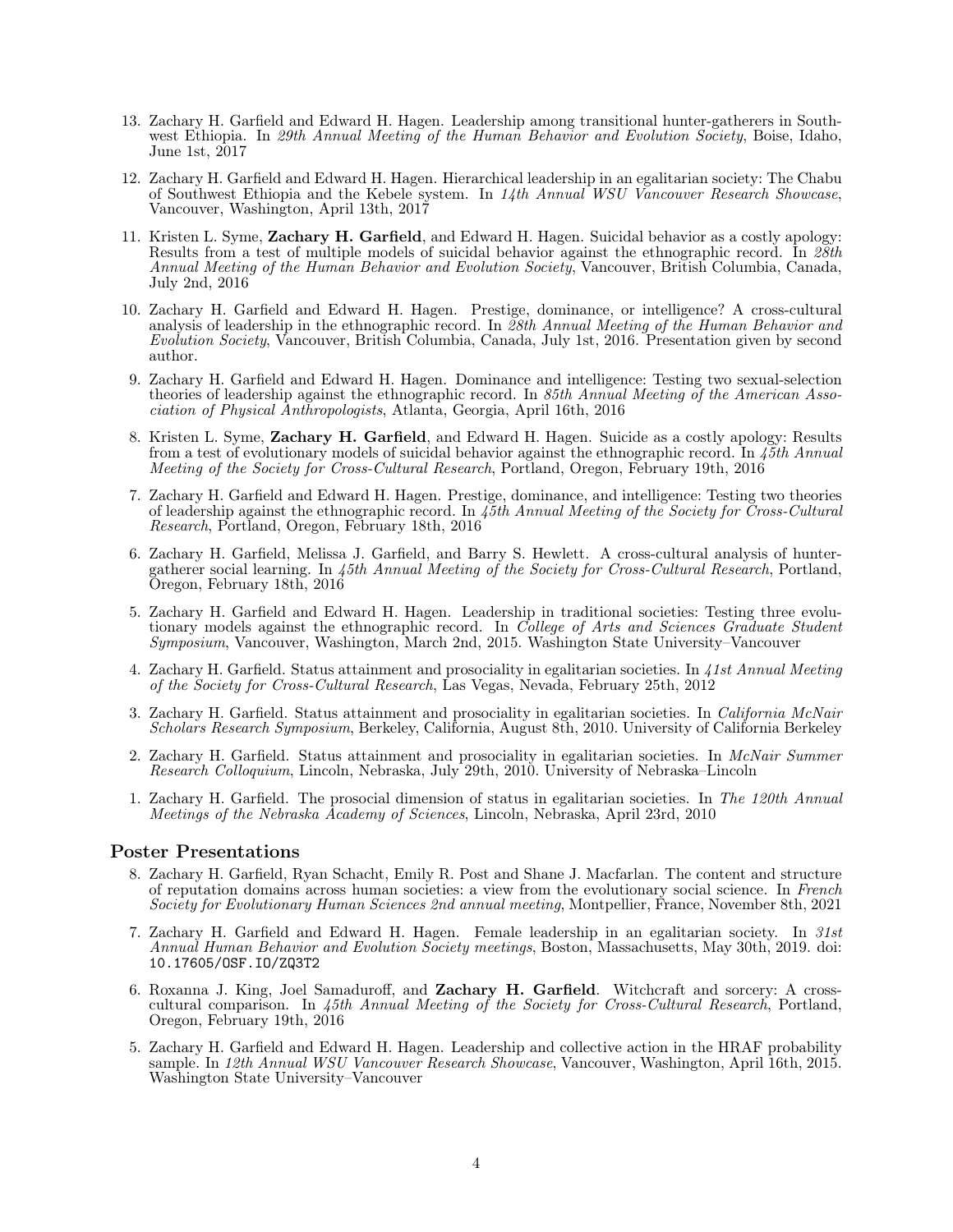- 4. Kristen L. Syme, Zachary H. Garfield, and Edward H. Hagen. Testing two strategic models of suicide against the ethnographic record. In The International Society for Evolution,  $i\mathcal{L}_i\mathcal{M}$ edicine,  $i\mathcal{L}_i\mathcal{B}$  Public Health Inaugural Meeting, Tempe, Arizona, March 19th, 2015. Washington State University–Vancouver
- 3. Zachary H. Garfield. The prosocial dimension of status in egalitarian societies. In Seventeenth Annual Undergraduate Research Conference, Lincoln, Nebraska, April 14th, 2011. University of Nebraska– Lincoln
- 2. Zachary H. Garfield. Status and prosociality in egalitarian societies. In Nebraska Summer Research Program Symposium, Lincoln, Nebraska, August 11th, 2010. University of Nebraska–Lincoln
- 1. Zachary H. Garfield. The prosocial dimension of status in egalitarian societies. In Sixteenth Annual Undergraduate Research Conference, Lincoln, Nebraska, April 8th, 2010. University of Nebraska–Lincoln

#### Chaired Symposia

- 3. Zachary H. Garfield. Biocultural Session. In 12th International Conference on Hunting and Gathering Societies (CHAGS XII), Universiti Sains Malaysia, Penang, July 25th, 2018. Session chair. Barry Hewlett, Convenor in absentia.
- 2. Zachary H. Garfield and Edward H. Hagen. Cross-cultural variation in leadership and sociopolitical organization. In 45th Annual Meeting of the Society for Cross-Cultural Research, Portland, Oregon, February 18th, 2016. Symposium co-chair.
- 1. Wayne A. Babchuck and Zachary H. Garfield. Anthropology Section. In 122nd Annual Meeting of The Nebraska Academy of Sciences, Lincoln, Nebraska, April 20th, 2012. Symposium co-chair.

#### Invited Presentations

- 12. Zachary H. Garfield and Luke Glowacki. Assessing the impact of market integration on behavior, culture, and health across the Omo Valley. For Jinka University, March 3rd, 2022. Invited seminar.
- 11. Zachary H. Garfield. The cultural and evolutionary ecology of human leadership. For The Amsterdam Leadership Lab, June 28th, 2021. Invited speaker.
- 10. Zachary H. Garfield. The cultural and evolutionary ecology of human leadership. For Lab meetings of The Oklahoma Center for Evolutionary Analysis, March 17th, 2021. Invited speaker.
- 9. Zachary H. Garfield and Luke Glowacki. Gender inequality and market integration among the Hamar in Southwest Ethiopia: Introducing the Omo Valley Research Project. In Work in Progress Speaker Series, Leipzig, Germany, December 10th, 2019. Max Plank Institute for Evolutionary Anthropology. Invited speaker.
- 8. Zachary H. Garfield. Leadership in a small-scale society: Ontogeny, cooperation, dominance, and decision-making. In *WSUV Department of Anthropology Speaker Series*, Vancouver, Washington, October 29th, 2018. Department of Anthropology, Washington State University. Invited speaker.
- 7. Zachary H. Garfield. The nature of leadership across diverse societies: Evolutionary approaches. Vancouver, Washington, October 25th, 2018. WSU Vancouver Leadership Club, Washington State University. Invited speaker.
- 6. Zachary H. Garfield. Using the HRAF to test models of leadership. In Jepson Colloquium: Evolutionary Models of Leadership Across Human Society, Richmond, Virginia, December 9th, 2017. University of Richmond, Jepson School of Leadership Studies. Invited podium.
- 5. Zachary H. Garfield. An ethnographic introduction to the Chabu forager-horticulturalists of Southwest Ethiopia. In TEC Pacific Northwest Chapter Annual Meeting, Seattle, Washington, October 30th, 2016. The Explorer's Club. Invited plenary.
- 4. Zachary H. Garfield, Robert L. Hubbard, and Edward H. Hagen. Dominance or prestige? Leadership across human societies. In WSUV Anthropology Lecture Series, Vancouver, Washington, October 19th, 2016. Washington State University–Vancouver. Invited lecture.
- 3. Raymond B. Hames, Zachary H. Garfield, and Melissa J. Garfield. Absence of evidence is not evidence of absence: Is homosexuality universal? In The Puzzle of Sexual Orientation: What is it and How Does it Work?, Lethbridge, Alberta, Canada, July 21st, 2015. University of Lethbridge, Social Science and Humanities Research Council sponsored conference: The Puzzle of Sexual Orientation: What is it and How Does it Work? Invited podium.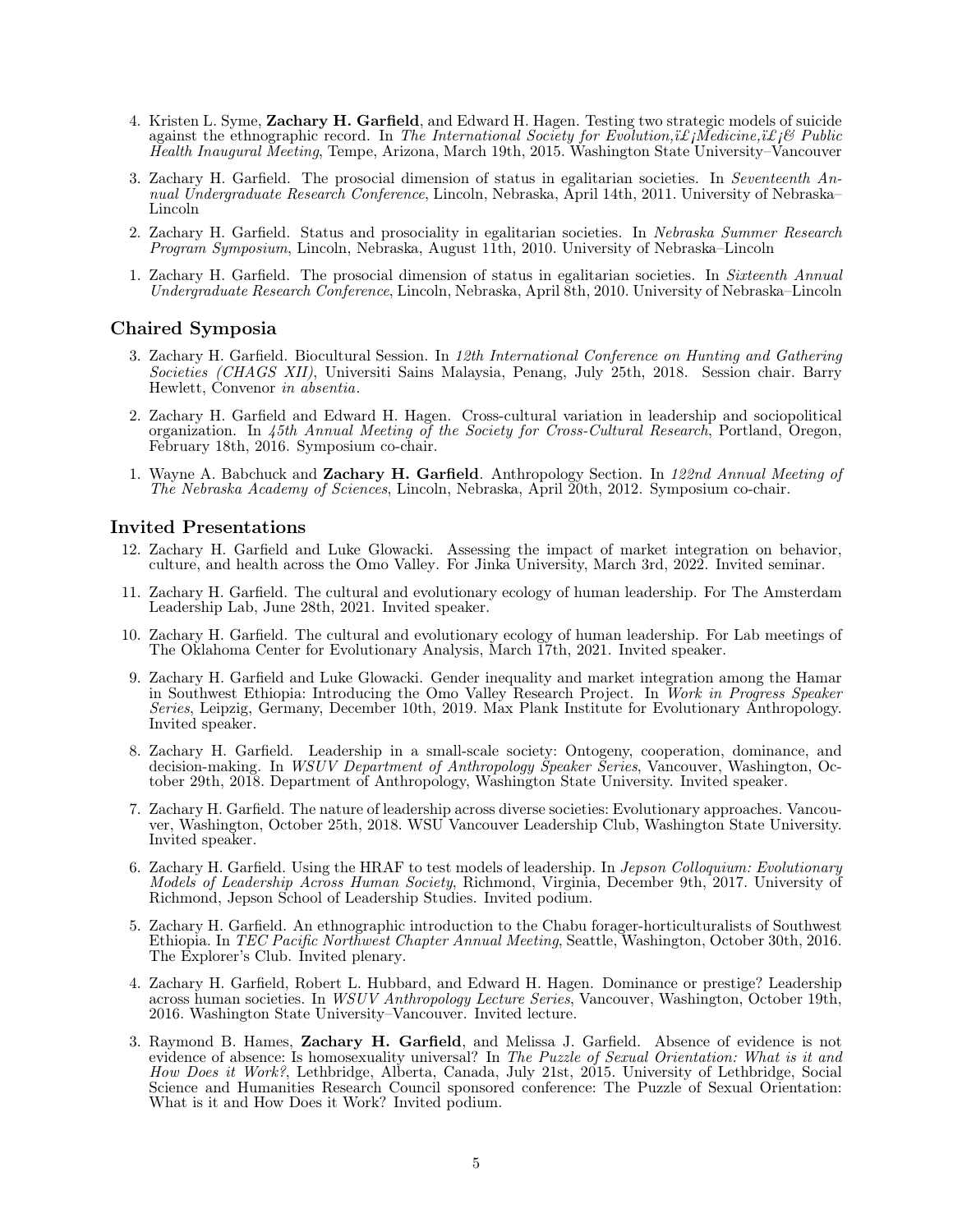- 2. Zachary H. Garfield and Edward H. Hagen. Prestige, dominance, and intelligence: Testing three models of leadership against the ethnographic record. In Department of Anthropology AnthroGroup Lecture Series, Lincoln, Nebraska, April 2nd, 2015. University of Nebraska–Lincoln. Invited lecture.
- 1. Zachary H. Garfield and Edward H. Hagen. Leadership and collective action in the HRAF probability sample. In 84th Annual Meeting of the American Association of Physical Anthropologists, St. Louis, Missouri, March 26th, 2015. Invited poster.

#### Guest Lectures

- 9. Zachary H. Garfield. Leadership hierarchy among "small-scale" societies: Ethnographic and evolutionary insights. For Dr. Luke Glowacki's ANTH 321 Culture and Cognition, Boston University, October 4th, 2021
- 8. Zachary H. Garfield. Leadership and political influence among small-scale, transitioning societies. For Dr. Luke Glowacki's Cultural Diversity, Pennsylvania State University, April 14th, 2020
- 7. Zachary H. Garfield. Human coalitional aggression in evolutionary perspective. For Dr. Casey Roulette's Evolution of Human Nature, San Diego State University, November 7th, 2017
- 6. Zachary H. Garfield. Sexual selection at work: Reproductive skew, leadership, and encephalization among Homo. For Dr. Ed Hagen's ANTH 469 Genes, Culture, and Human Diversity, Washington State University Vancouver, October 22nd, 2015
- 5. Zachary H. Garfield. The evolution of political leadership. For Dr. Anthony Lopez's POLS 400 The Psychology of War, Washington State University Vancouver, October 23rd, 2014
- 4. Zachary H. Garfield. Ancient DNA: Tools, threats, and the key to some big questions about humanity. For Dr. Ed Hagen's ANTH 260 Introduction to Physical Anthropology, Washington State University Vancouver, April 9th, 2014
- 3. Zachary H. Garfield. The anthropology of war: An introduction. For Casey Roulette's ANTH 203 Peoples of the World, Washington State University Vancouver, October 8th, 2013
- 2. Zachary H. Garfield. Intrasexual social dynamics: Agonism, alliances, and violence among primates. For Dr. Nicole Hess' ANTH 381 Primate Behavioral Ecology, Washington State University Vancouver, June 17th, 2013
- 1. Zachary H. Garfield. Status and prosociality in egalitarian societies. For Dr. Wayne Babchuk's ANTH 412/812 Social Structure, University of Nebraska–Lincoln, September 27th, 2010

#### Colloquium and Workshop participation

- 4. Discussant for Knowledge, Power, and the Quest for Political Equality, Institute for Advanced Study in Toulouse, December 10th - 12th, 2020. Toulouse, France (online).
- 3. Longitudinal Research Workshop, Max Plank Institute for Evolutionary Anthropology, December 4th 6th, 2019. Leipzig, Germany.
- 2. Research and Advocacy Group on Hunter Gatherer Education founding workshop, International Society for Hunter-Gatherer Research, July 22nd, 2018. Universiti Sains Malaysia, CHAGS 12 Special Workshop, Penang, Malaysia.
- 1. Invited speaker for Jepson Colloquium: Evolutionary Models of Leadership Across Human Society, University of Richmond, Jepson School of Leadership Studies, December 7th - 9th, 2017, Richmond, Virginia.

### Awards

New Investigator Award Human Behavior and Evolution Society July 2nd, 2021

The IAST Multidisciplinary Prize Testing evolutionary alternative models of third-party punishment: A multidisciplinary approach, Co-applicants: Francesca De Petrillo, Zachary Garfield, Alberto Micheletti, Catherine Molho,  $27,160\in$ , May 29th, 2020.

NSF BCS Cultural Anthropology DDIG (#1823324) Testing evolutionary theories of leadership in a population of transitional foragers, PI: Edward Hagen, \$23,220, May 7th, 2018.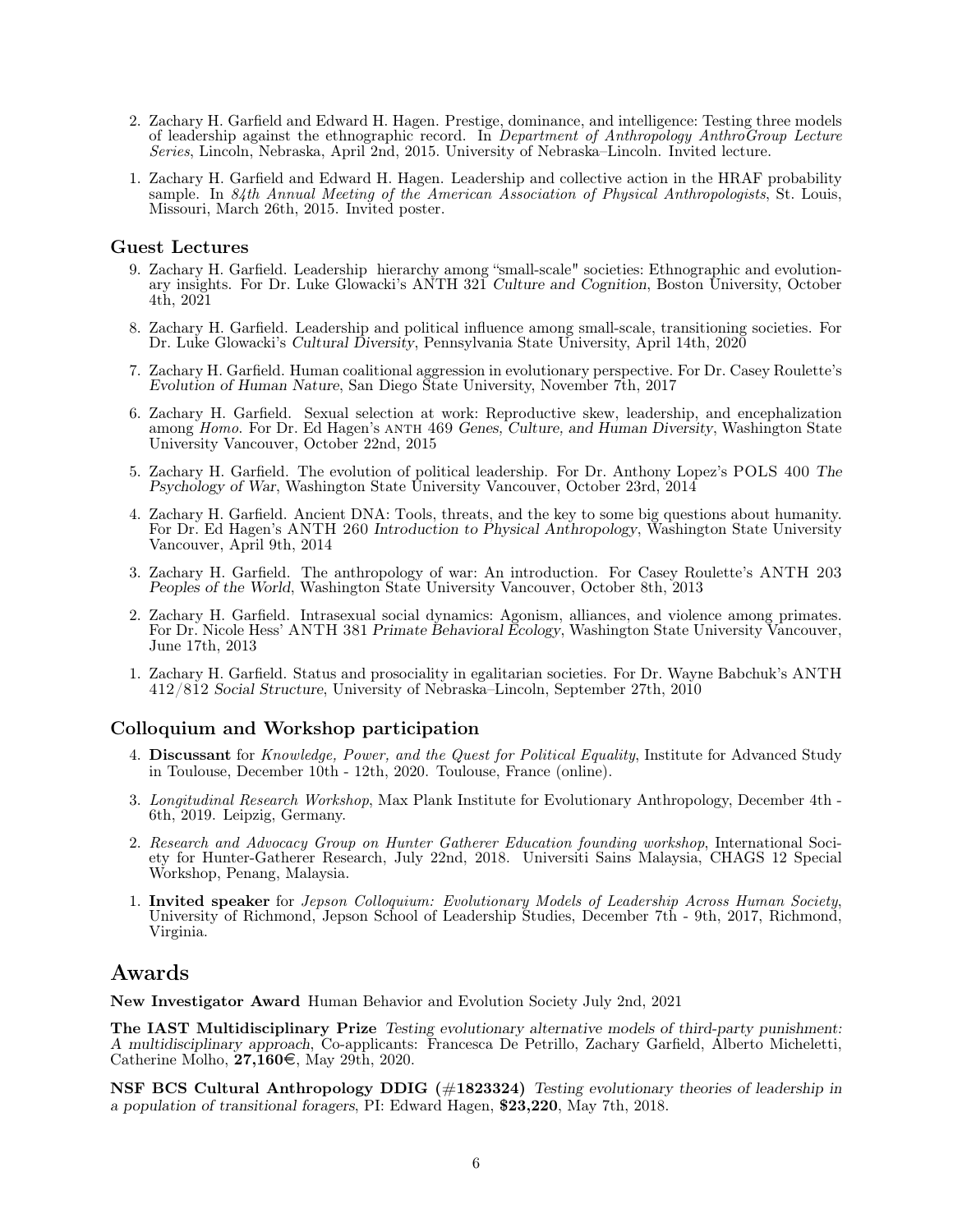NSF BCS Standard Grant (#1628509) Testing multi-disciplinary theories of leadership using a crosscultural database, PI: Edward Hagen. Co-authored grant with equal contribution. Cross-funded by NSF Political Science and Cultural Anthropology programs, \$91,619, September 1st, 2016.

Crowd funded grant on Experiment.com Prestige, dominance, and leadership among the Chabu huntergatherers of Ethiopia, doi: 10.18258/3735, \$919, May 25th, 2015

WSU Vancouver Graduate Student Travel Grant \$750, February 17th, 2015.

WSU Vancouver College of Arts and Sciences Summer Fieldwork Grant \$3,000, December 18th, 2014.

WSU Vancouver Graduate Student Travel Grant \$750, December 8th, 2014.

Ronald E. McNair Scholar University of Nebraska–Lincoln, 2009-2012.

Sallie W. Nixon Award \$7,000, University of Nebraska–Lincoln, 2011-2012.

UCARE Research Grant The Ecology of Prosocial Status Attainment in Egalitarian Societies, with Dr. Raymond Hames, \$2,400, University of Nebraska–Lincoln, 2010-2011.

McNair Summer Research Experience Grant Status and Prosociality in Egalitarian Societies, with Dr. Raymond Hames, \$2,800, University of Nebraska–Lincoln, Summer 2010.

UCARE Research Grant The Prosocial Dimension of Status in Egalitarian Societies, with Dr. Raymond Hames, \$1,000, University of Nebraska–Lincoln, 2009-2010

# Editorial Service & Peer review

#### Journals

Consulting editor: Human Nature

Ad Hoc reviewer: American Anthropologist, American Journal of Human Biology, BioSystems, Cross Cultural Research, Culture and Evolution, Evolutionary Behavioral Sciences, Evolutionary Human Sciences, Frontiers in Psychology, Human Nature, Journal of Archaeological Method and Theory, The Leadership Quarterly, Nature Human Behavior, Psychological Review

#### Funding agencies

Cultural Evolution Society Transformation Fund, The Leakey Foundation, National Science Foundation: Cultural Anthropology, National Science Foundation: Archaeology

#### Edited volumes

Social Learning and Innovation in Contemporary Hunter-Gatherers

# Organizational & Departmental Service

Scientific Organizing Committee Member The 13th Conference on Hunting and Gathering Societies (CHAGS 13), Dublin, Ireland, June 28-July 2, 2022

Co-Organizer 6th Pyrenean Interdisciplinary Research Event (PIREN), Institute for Advanced Study in Toulouse, Béziers, France, November 24-26, 2021

Co-Organizer 8th Toulouse Economics and Biology Conference, Fertility: Causes and Consequences, Institute for Advanced Study in Toulouse, Toulouse, France, May 11-12, 2021

Co-Organizer Tuesday Lunch Interdisciplinary Seminar Series, Institute for Advanced Study in Toulouse, Toulouse, France, 2020-2021

Graduate Student Coordinator 45th Annual Meeting of the Society for Cross-Cultural Research, Portland, Oregon, February 17-20, 2016

Liaison to the Student Anthropology Club Department of Anthropology, Washington State University Vancouver, 2012-2013

Student Volunteer 81st Annual Meeting of the American Association of Physical Anthropologists, Portland, Oregon, April 11-14, 2012

AnthroGroup Co-President / Secretary Department of Anthropology, University of Nebraska–Lincoln, 2010-2012